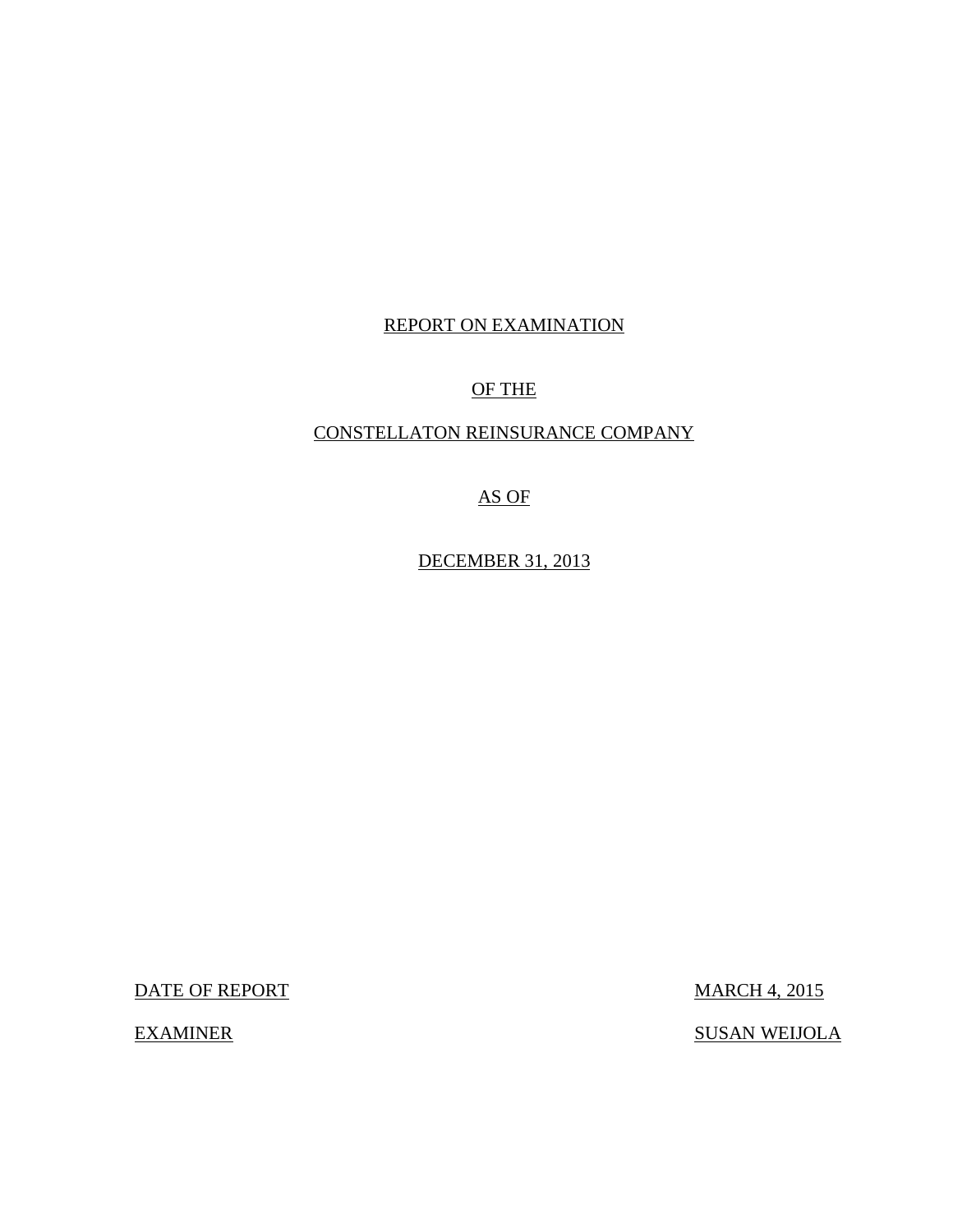## TABLE OF CONTENTS

## ITEM NO. PAGE NO.

| 1  | Scope of Examination                                                                                                                                          | $\overline{2}$             |
|----|---------------------------------------------------------------------------------------------------------------------------------------------------------------|----------------------------|
| 2. | Description of Company                                                                                                                                        | 3                          |
|    | A. Management<br>B. Territory and plan of operation<br>C. Reinsurance<br>D. Holding company system<br>E. Significant operating ratios<br>F. Subsequent events | 4<br>6<br>7<br>7<br>9<br>9 |
| 3. | <b>Financial Statements</b>                                                                                                                                   | 10                         |
|    | A. Balance sheet<br>B. Statement of income<br>C. Capital and surplus                                                                                          | 10<br>11<br>12             |
| 4. | Losses and loss adjustment expenses                                                                                                                           | 12                         |
| 5. | Compliance with prior report on examination                                                                                                                   | 13                         |
| 6. | Summary of comments and recommendations                                                                                                                       | 13                         |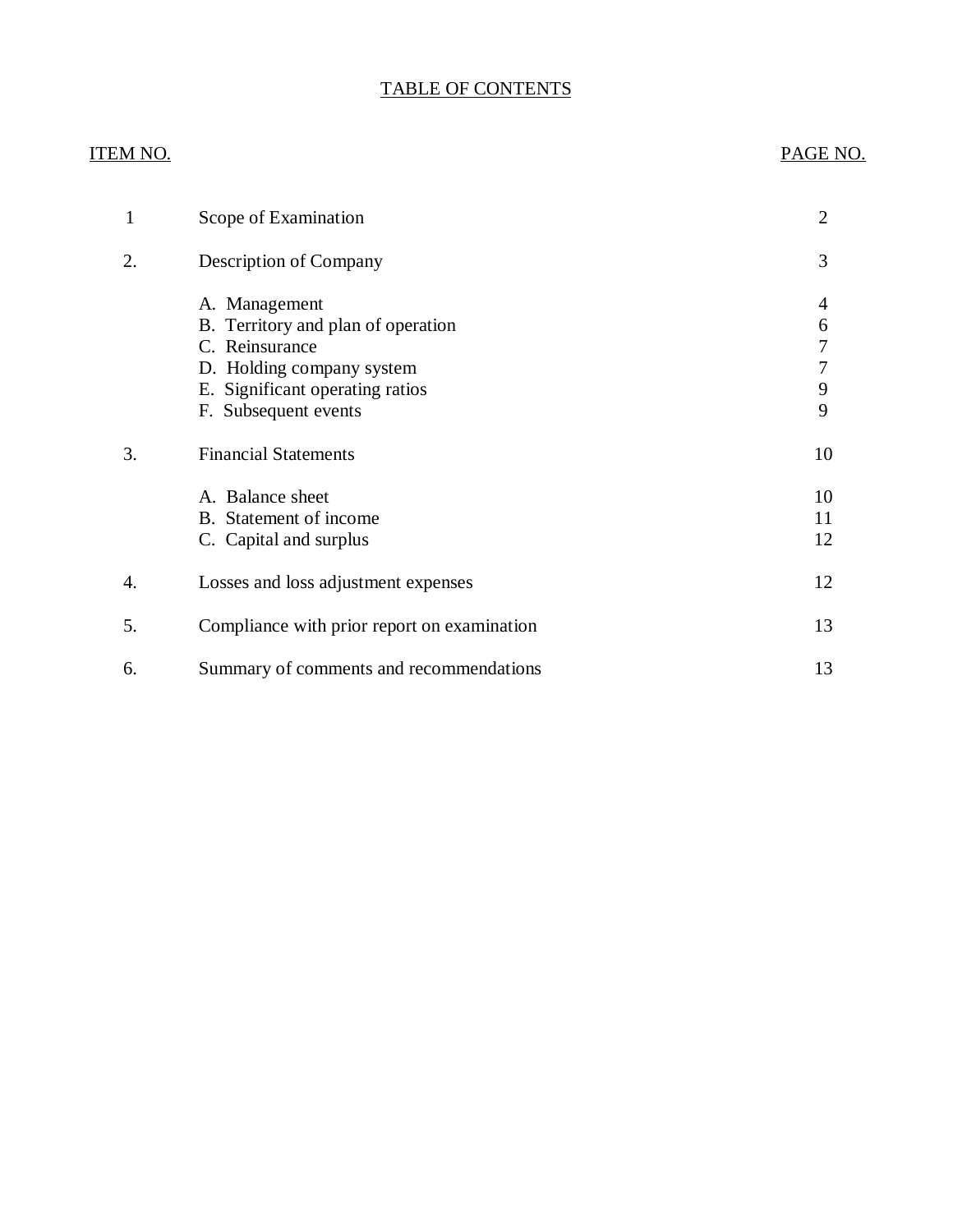

## NEW YORK STATE *DEPARTMENTof*  FINANCIAL SERVICES

Andrew M. Cuomo Shirin Emami Governor and the Superintendent of the Superintendent of the Superintendent of the Superintendent of the Superintendent of the Superintendent of the Superintendent of the Superintendent of the Superintendent of the Superin

March 4, 2015

Honorable Shirin Emami Acting Superintendent of Financial Services Albany, New York 12257

Madam:

Pursuant to the requirements of the New York Insurance Law, and in compliance with the instructions contained in Appointment Number 31203 dated July 9, 2014, attached hereto, I have made an examination into the condition and affairs of Constellation Reinsurance Company as of December 31, 2013, and submit the following report thereon.

Wherever the designation "the Company" appears herein without qualification, it should be understood to indicate Constellation Reinsurance Company.

Wherever the term "Department" appears herein without qualification, it should be understood to mean the New York State Department of Financial Services.

The examination was conducted at the Company's administrative office located at 475 Kilvert Street, Warwick, Rhode Island 02886.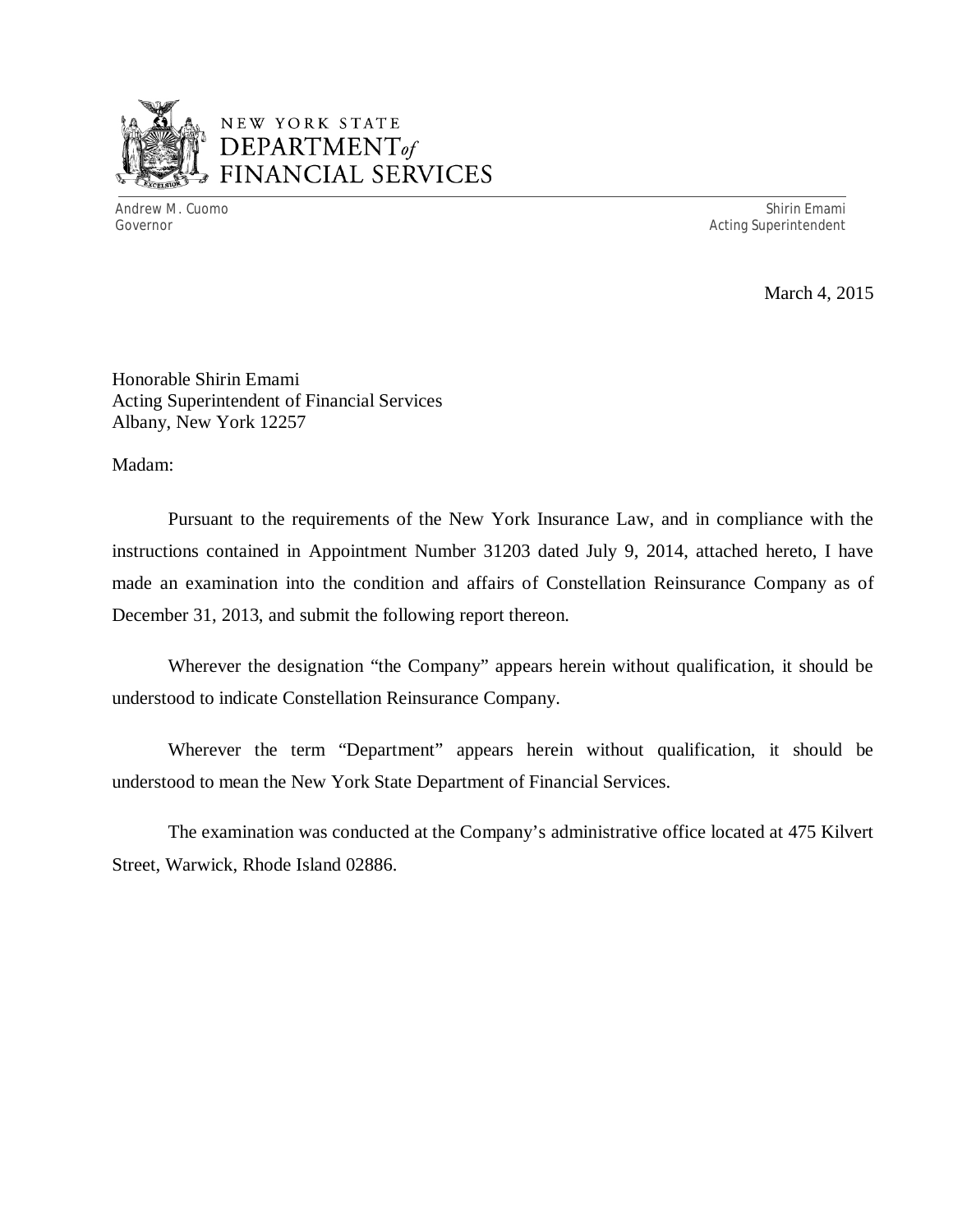#### 1. SCOPE OF EXAMINATION

<span id="page-3-0"></span>The Department has performed a coordinated group examination of the Company*,* a singlestate insurer. The previous examination was conducted as of December 31, 2009. This examination covered the four year period from January 1, 2010 through December 31, 2013. Transactions occurring subsequent to this period were reviewed where deemed appropriate by the examiner.

The examination was conducted in conjunction with the State of New Jersey, which was the coordinating state of the Enstar Group examination. The examination was performed concurrently with the examinations of Clarendon National Insurance Company; Clarendon America Insurance Company; Harbor Specialty Insurance Company; Claremont Liability Insurance Company; SeaBright Insurance Company; Providence Washington Insurance Company; York Insurance Company and Seaton Insurance Company. Other states participating in the examination were New Jersey, California, Illinois and Rhode Island.

This examination was conducted in accordance with the National Association of Insurance Commissioners ("NAIC") Financial Condition Examiners Handbook ("Handbook"), which requires that we plan and perform the examination to evaluate the financial condition and identify prospective risks of the Company by obtaining information about the Company including corporate governance, identifying and assessing inherent risks within the Company and evaluating system controls and procedures used to mitigate those risks. This examination also includes assessing the principles used and significant estimates made by management, as well as evaluating the overall financial statement presentation, management's compliance with Statutory Accounting Principles and annual statement instructions when applicable to domestic state regulations.

All financially significant accounts and activities of the Company were considered in accordance with the risk-focused examination process. This examination also included a review and evaluation of the Company's own control environment assessment and an evaluation based upon the Company's Sarbanes Oxley documentation and testing. The examiners also relied upon audit work performed by the Company's independent public accountants when appropriate.

This examination report includes a summary of significant findings for the following items as called for in the Handbook: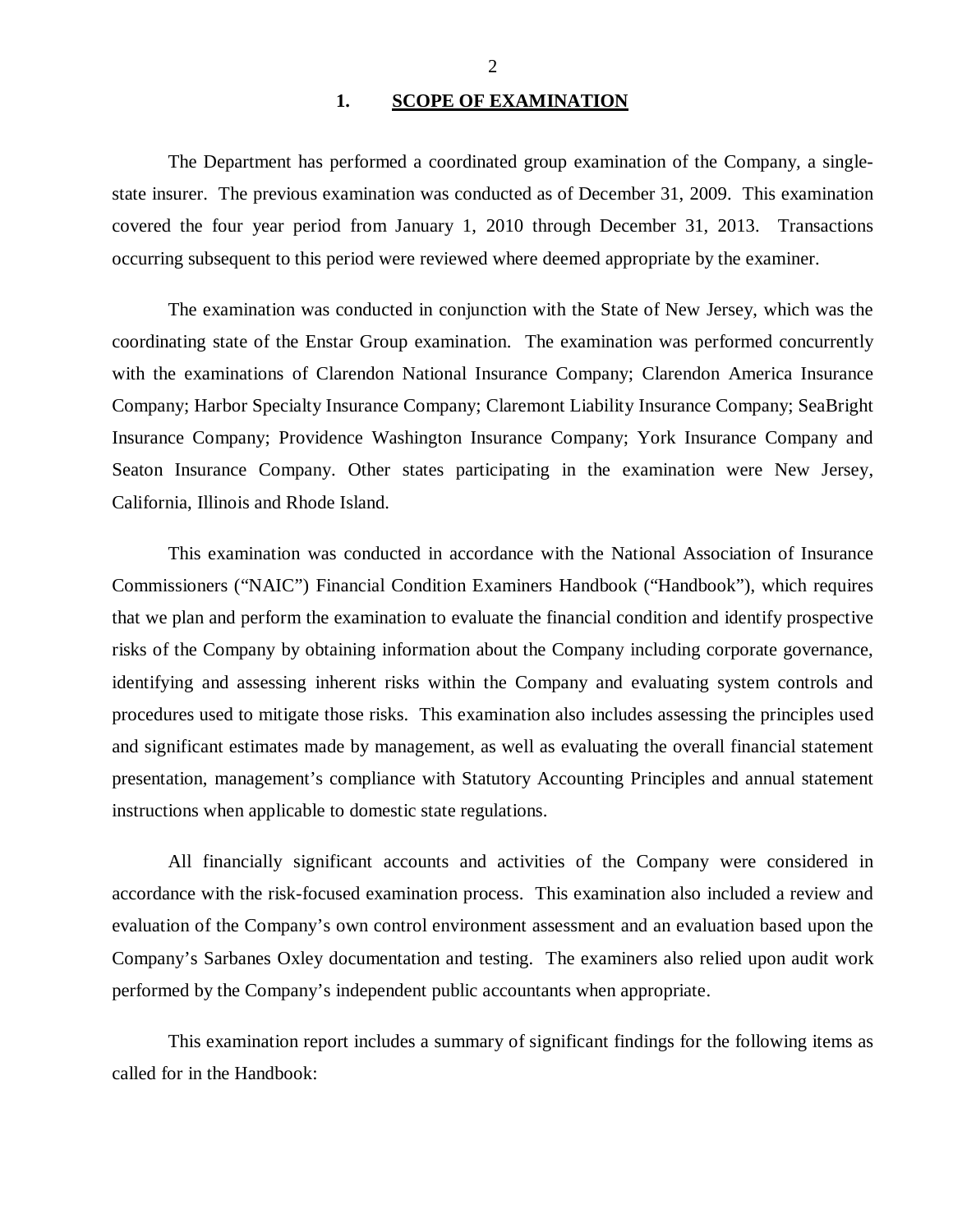<span id="page-4-0"></span>Significant subsequent events Company history Corporate records Management and control Fidelity bonds and other insurance Pensions, stock ownership and insurance plans Territory and plan of operation Growth of Company Loss experience Reinsurance Accounts and records Statutory deposits Financial statements Summary of recommendations

A review was also made to ascertain what action was taken by the Company with regard to comments and recommendations contained in the prior report on examination.

This report on examination is confined to financial statements and comments on those matters that involve departures from laws, regulations or rules, or that are deemed to require explanation or description.

#### **2. DESCRIPTION OF COMPANY**

The Company was incorporated under the laws of the State of New York on June 1, 1977 and commenced business on July 1 of the same year. The Company, which was a wholly-owned subsidiary of the Great American Insurance Company of Cincinnati, Ohio, was sold on October 1, 1977 to Ticor 130 Inc., a subsidiary of Santa Fe Pacific Corporation.

On February 24, 1987, the Supreme Court of the State of New York issued an order placing the Company in liquidation pursuant to Article 74 of the New York Insurance Law and appointed the superintendent of insurance of the State of New York as liquidator. The Company was in liquidation under the jurisdiction of the New York State superintendent of insurance from 1987 to 1992 and ceased underwriting new business in 1986. In November, 1992, the Company emerged from the liquidation proceedings and entered into a loss portfolio transfer agreement ("LPT" agreement) with Centre Reinsurance Company of New York ("Centre Re"), whereby Centre Re agreed to assume 100% of the Company's outstanding losses and allocated loss adjustment expenses on business written prior to February 24, 1987 (the date the order of liquidation was entered with the Supreme Court of the State of New York) and all unallocated loss adjustment expenses associated with the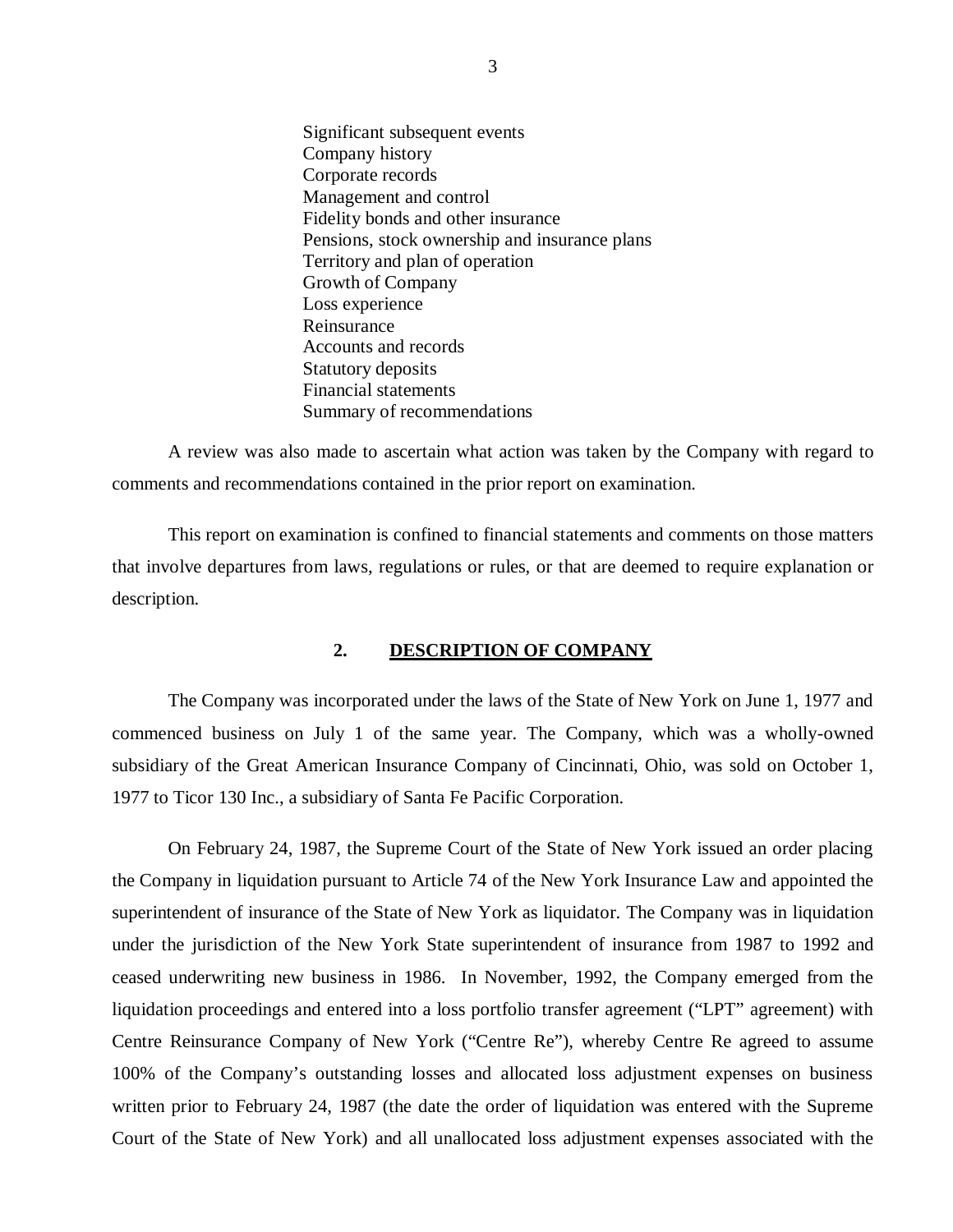<span id="page-5-0"></span>run-off of the Company's obligations. The initial consideration paid by the Company was \$208 million and the maximum limit of liability was \$305 million; the initial estimated gross liability was \$295 million. The agreement provided that the limit of liability may be increased pursuant to an "Expansion of Limit" clause, which provided that the limit is increased by the balance, if positive, of 90% of the initial consideration plus retrocessions recovered by the reinsurer less 100% of the losses and administration expenses paid by the reinsurer plus interest.

On July 13, 1992, with the consent of the court, the Department approved a plan of reorganization of Constellation, terminating the liquidation and reinstating its license. On November 6, 1992, the Company was acquired by Centre Reinsurance Holdings (Delaware), Ltd., a Delaware corporation. Simultaneous with the acquisition, Centre Reinsurance Holdings (Delaware) Ltd. contributed \$2,250,000 to the Company's capital and surplus. Pursuant to the terms of a stock purchase agreement dated November 6, 1992, the Company allocated \$2,350,000 to capital, consisting of 100,000 shares of common stocks at par value of \$23.50 per share and \$150,000 to contributed surplus.

On January 30, 2009, Sun Gulf Holdings Inc. acquired 100% of Constellation Reinsurance Company. Sun Gulf Holdings, Inc. is ultimately owned by Enstar Group, Ltd. As part of the sale, the reinsurance agreement with Centre Re was commuted.

On December 30, 2014, subsequent to the examination date, the Company merged into Clarendon National Insurance Company, a company organized under the laws of Illinois. Clarendon became the surviving company after the merger.

#### A. Management

Pursuant to the Company's charter and by-laws, management of the Company is vested in a board of directors consisting of not less than thirteen or more than twenty members. The board meets four times during each calendar year. At December 31, 2013, the board of directors was comprised of the following thirteen members: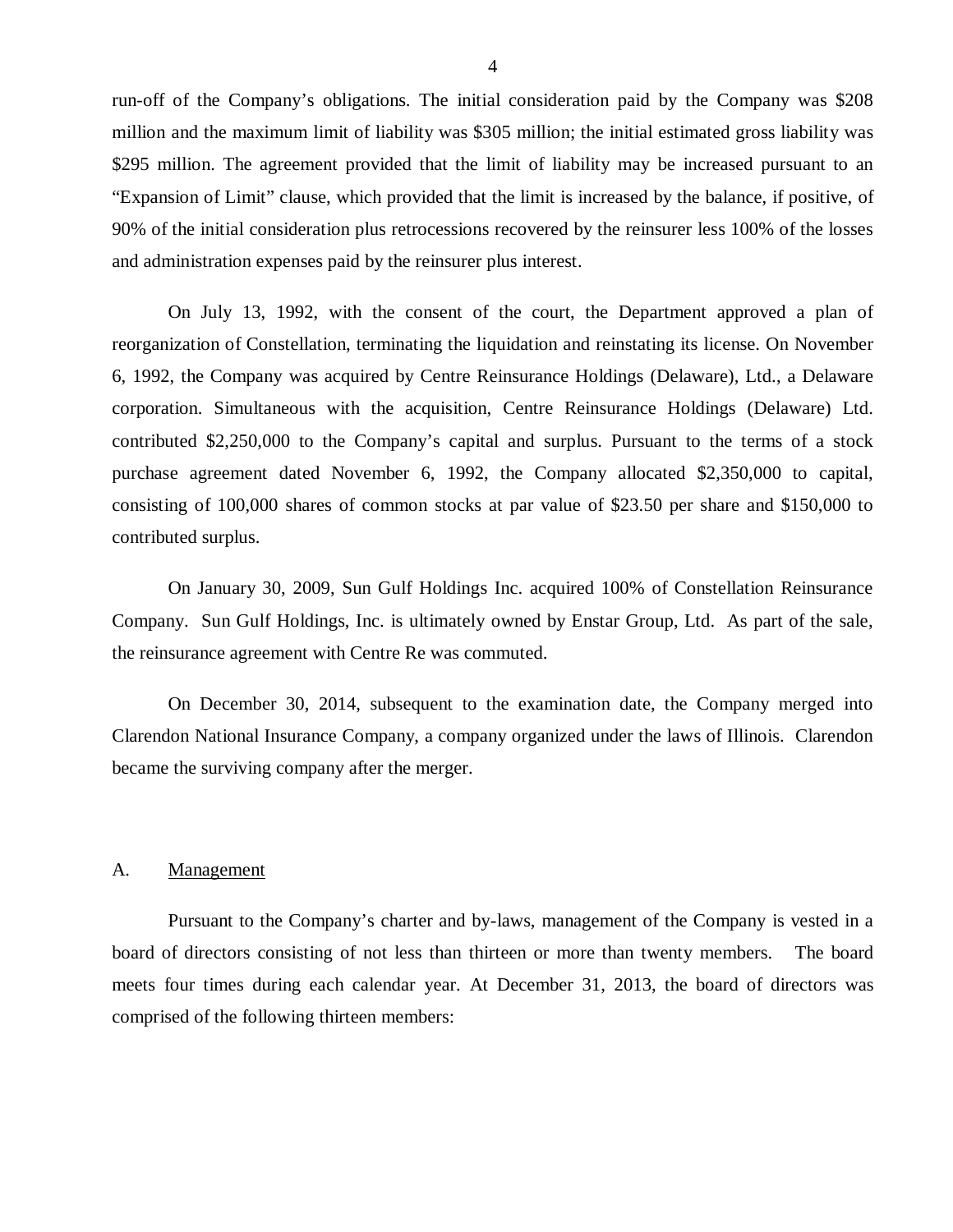Name and Residence

Thomas J. Balkan Clearwater, FL

Jay Banskota St. Petersburg, FL

Kathleen Barker New York, NY

Joseph Follis Holland, PA

Andrea Giannetta Providence, RI

Steve Given St. Petersburg, FL

James Grajewski Tierra Verde, FL

Mark A. Kern New York, NY

Thomas J. Nichols New York, NY

Teresa Reali Cranston, RI

Raymond Rizzi Warwick, RI

Richard C. Ryan Bradenton, FL

Karl J. Wall Tierra Verde, FL Principal Business Affiliation

Vice President, Secretary and Authorized House Counsel Enstar (US) Inc.

Vice President Enstar (US) Inc.

Senior Vice President Enstar (US) Inc.

Senior Vice President Enstar (US) Inc.

Vice President and Reinsurance Counsel Enstar (US) Inc.

Chief Operating Officer Enstar (US) Inc.

Vice President Enstar (US) Inc.

Vice President, Client Director Enstar (US) Inc.

Executive Vice President and Chief Financial Officer Enstar (US) Inc.

Assistant Vice President, Client Manager Enstar (US) Inc.

Vice President Enstar (US) Inc.

Executive Vice President Enstar (US) Inc.

President and Chief Operating Officer Enstar (US) Inc.

A review of the minutes of the board of directors meetings held during the examination period indicated that the meetings were generally well attended and each board member had an acceptable record of attendance.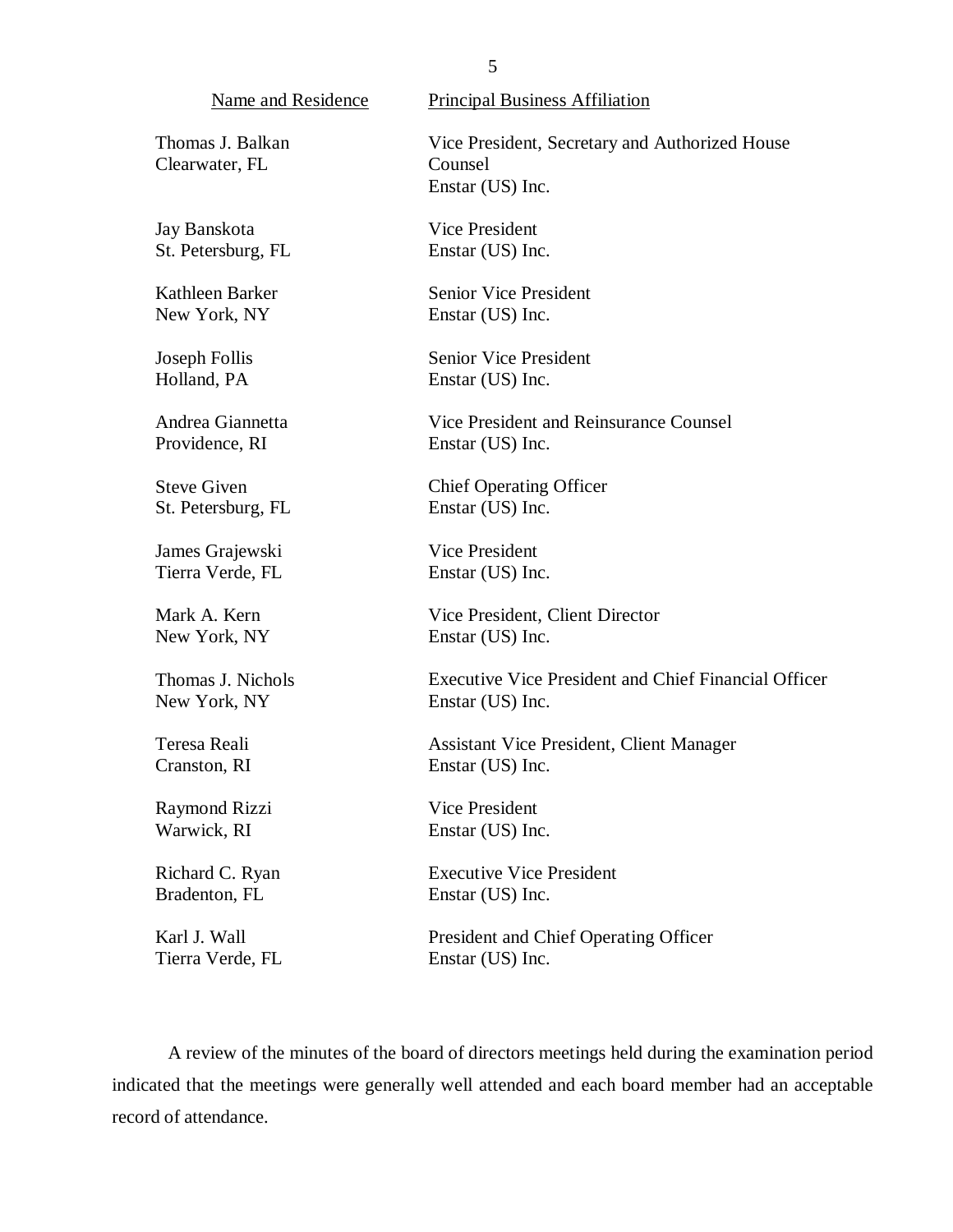<span id="page-7-0"></span>As of December 31, 2013, the principal officers of the Company were as follows:

| Name                | Title                                        |
|---------------------|----------------------------------------------|
| <b>Steven Given</b> | President and Chief Executive Officer        |
| Teresa Reali        | <b>Treasurer and Chief Operating Officer</b> |
| Joseph Follis       | Vice President                               |
| Andrea Giannetta    | Vice President                               |
| Thomas Balkan       | Secretary                                    |

#### B. Territory and Plan of Operation

As of December 31, 2013, the Company was licensed to write business in New York only.

As of the examination date, the Company was authorized to transact the kinds of insurance as defined in the following numbered paragraphs of Section 1113(a) of the New York Insurance Law:

| <b>Miscellaneous Property Damage</b> |
|--------------------------------------|
|                                      |
|                                      |
|                                      |
|                                      |
|                                      |
|                                      |
|                                      |
|                                      |
| Motor vehicle and aircraft liability |
|                                      |
| Marine protection and indemnity      |
|                                      |

The Company was also licensed to write such workers' compensation insurance as may be incidental to coverages contemplated under paragraphs 20 and 21 of Section 1113(a) of the New York Insurance Law, including insurances described in the Longshoremen's and Harbor Workers' Compensation Act, (Public Law No.  $803, 69<sup>th</sup>$  Congress), as amended.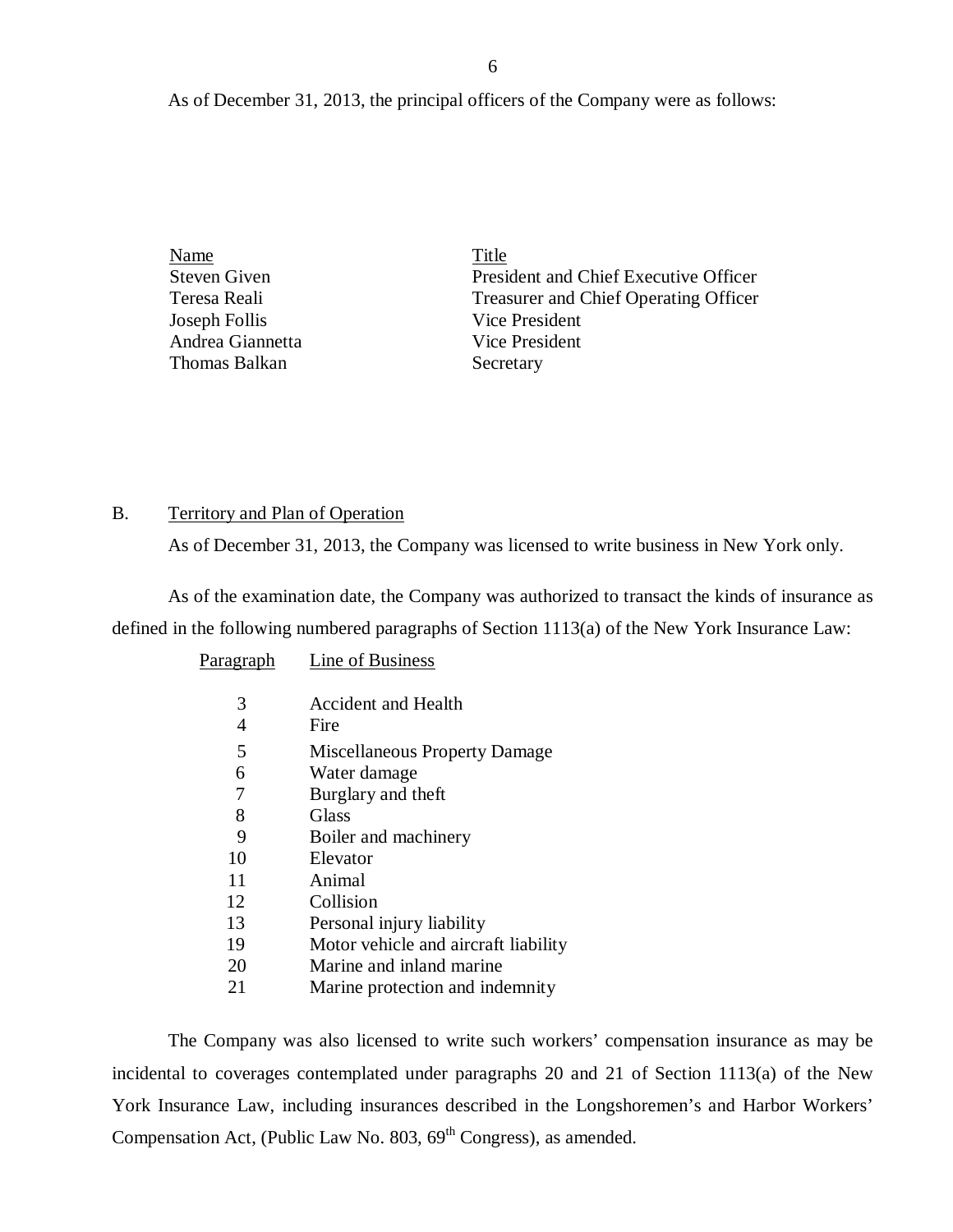<span id="page-8-0"></span>Based on the lines of business for which the Company is licensed and the Company's current capital structure, and pursuant to the requirements of Articles 13 and 41 of the New York Insurance Law, the Company is required to maintain a minimum surplus to policyholders in the amount of \$2,200,000.

#### C. Reinsurance

At the examination date the Company was in run-off status and therefore had no ceded reinsurance agreements with active cessions. There were ceded reinsurance agreements in run-off through which the Company took approximately \$2,282,000 in statutory credit offset by a provision for reinsurance of \$948,988.

Examination review of the Schedule F data reported by the Company in its filed annual statement was found to accurately reflect its reinsurance transactions.

#### D. Holding Company System

The Company is a member of the Enstar Group. The Company is 100% owned by Sun Gulf Holdings which is ultimately controlled by Enstar Holdings. A review of the Holding Company Registration statements filed with this Department indicated that such filings were filed in a timely manner pursuant to Article 15 of the New York State Insurance Law and Regulation 52.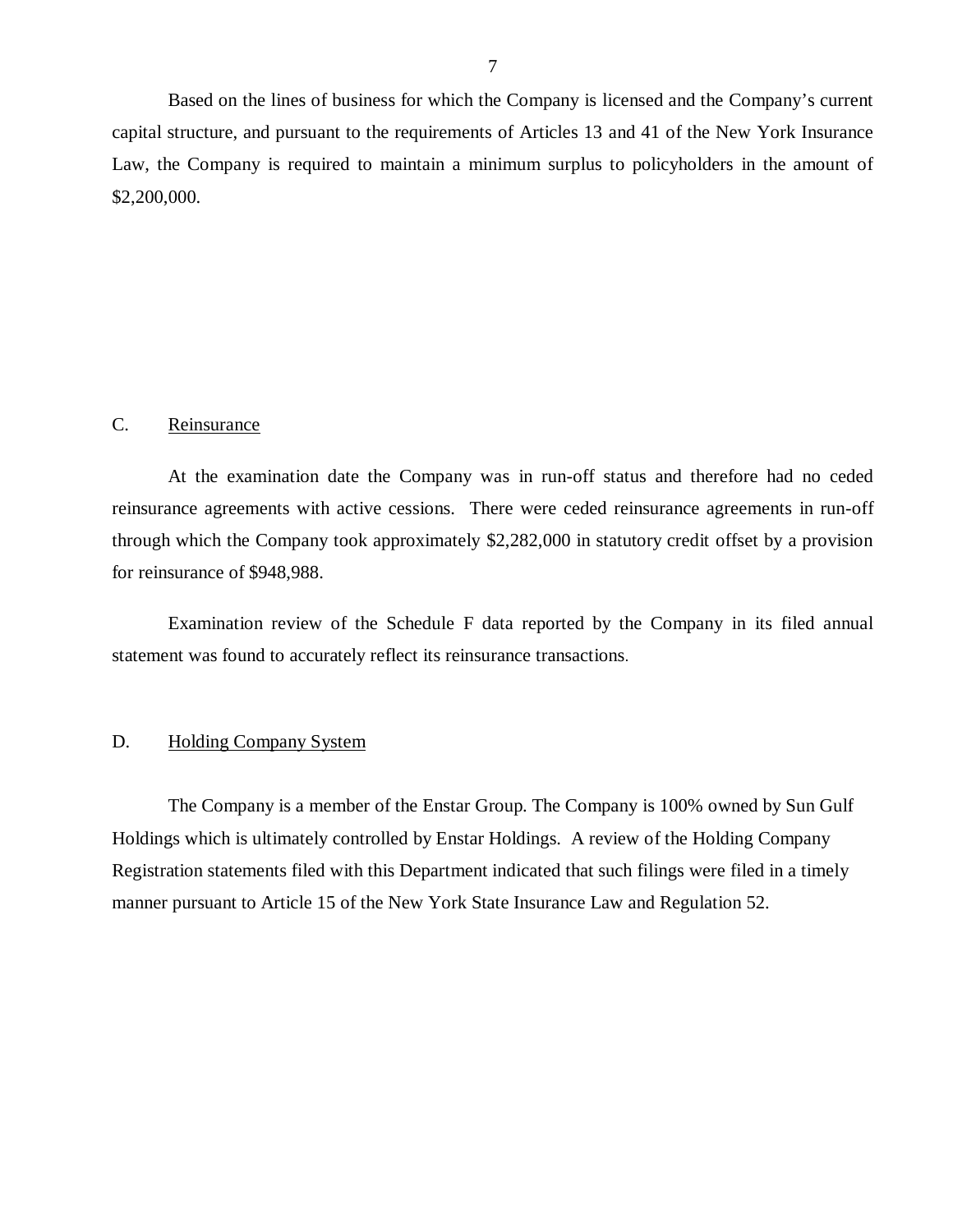

The following is an abridged chart of the holding company system as of December 31, 2013: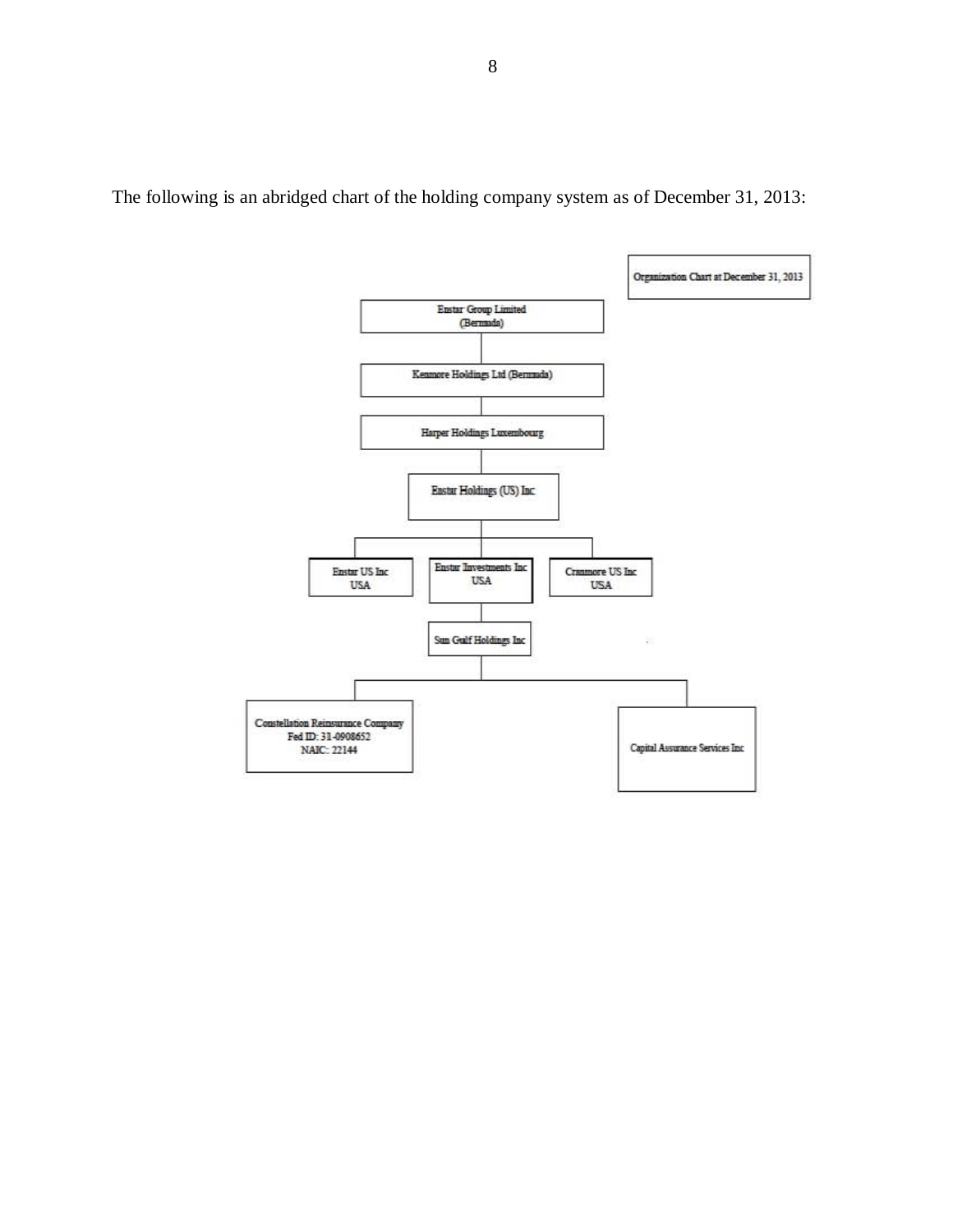#### E. Significant Operating Ratios

The following ratios have been computed as of December 31, 2013, based upon the results of this examination:

| Net premiums written to surplus as regards policyholders             |       |
|----------------------------------------------------------------------|-------|
| Liabilities to liquid assets (cash and invested assets less          | 77%   |
| investments in affiliates)                                           |       |
| Premiums in course of collection to surplus as regards policyholders | $0\%$ |

All of the above ratios fall within the benchmark ranges set forth in the Insurance Regulatory Information System of the National Association of Insurance Commissioners.

#### F. Subsequent Events

On December 30, 2014, the Company was merged into Clarendon National Insurance Company, a company organized under the laws of Illinois. Clarendon was the surviving company after the merger. The merger was approved by the New York State Department of Financial Services and the Department of Insurance of the State of Illinois.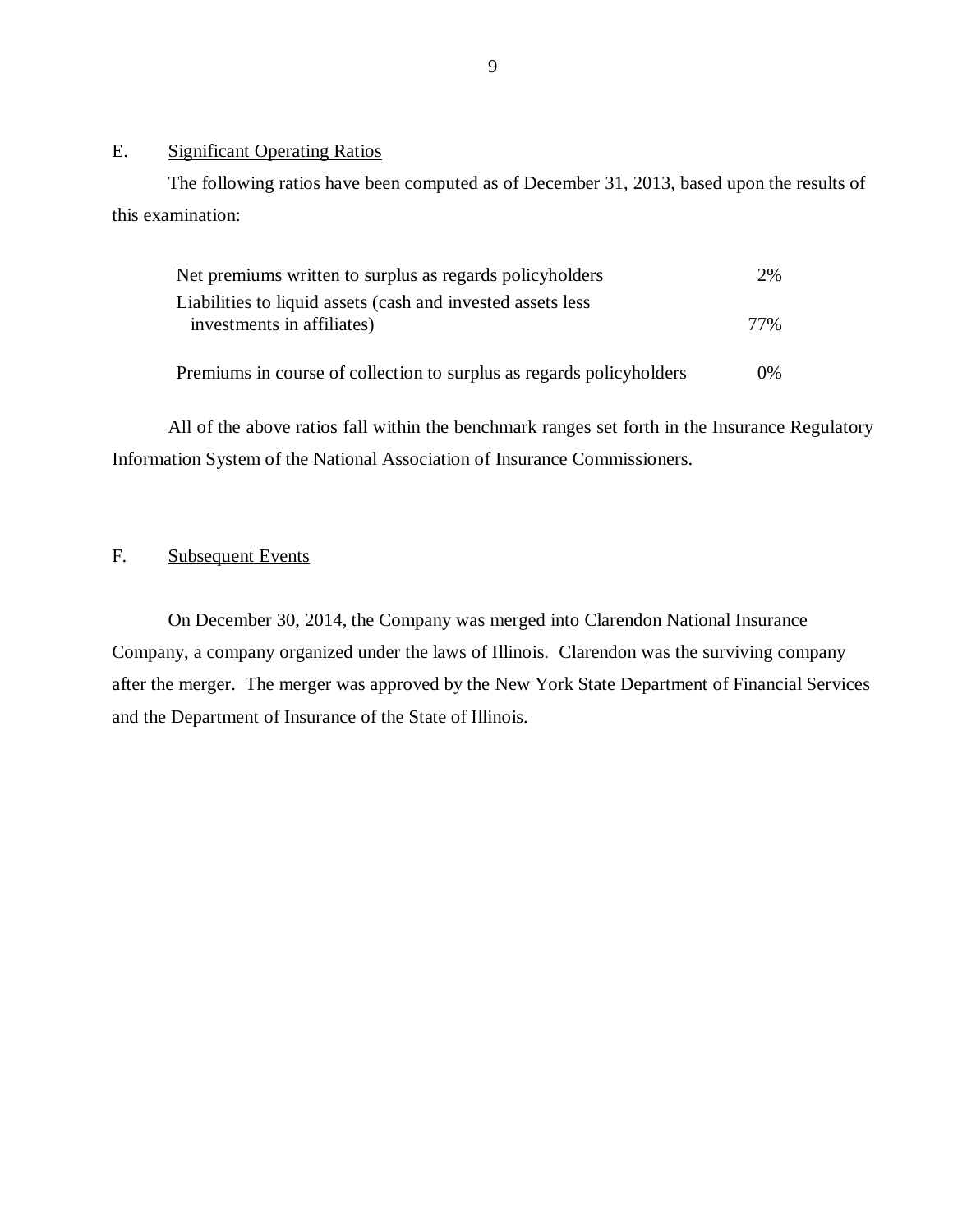## <span id="page-11-0"></span>**3. FINANCIAL STATEMENTS**

## A Balance Sheet

The following shows the assets, liabilities and surplus as regards policyholders as of December 31, 2013 as determined by this examination and as reported by the Company:

| Assets                                            | Assets       | Assets Not<br>Admitted | Net Admitted<br>Assets |
|---------------------------------------------------|--------------|------------------------|------------------------|
| <b>B</b> onds                                     | \$9,572,806  | \$0                    | \$9,572,806            |
| Cash, cash equivalents and short-term investments | 4,335,297    | 0                      | 4,335,297              |
| Investment income due and accrued                 | 53,901       | 0                      | 53,901                 |
| Amounts recoverable from reinsurers               | 1,673,475    | - 0                    | 1,673,475              |
| Total assets                                      | \$15,635,479 | <u>\$0</u>             | \$15,635,479           |

#### Liabilities, surplus and other funds

| Losses and loss adjustment expenses                             | \$7,773,104  |
|-----------------------------------------------------------------|--------------|
| Reinsurance payable on paid losses and loss adjustment expenses | 1,913,219    |
| Other expenses (excluding taxes, licenses and fees)             | 42,721       |
| Provision for reinsurance                                       | 948,988      |
| Payable to parent, subsidiaries and affiliates                  | 10,259       |
| <b>Total liabilities</b>                                        | \$10,688,291 |
| Surplus and Other Funds                                         |              |
| Common capital stock                                            | \$2,350,000  |
| Gross paid in and contributed surplus                           | 5,150,000    |
| Unassigned funds (surplus)                                      | (2,552,810)  |
| Surplus as regards policyholders                                | 4,947,190    |
| Total liabilities, surplus and other funds                      | \$15,635,481 |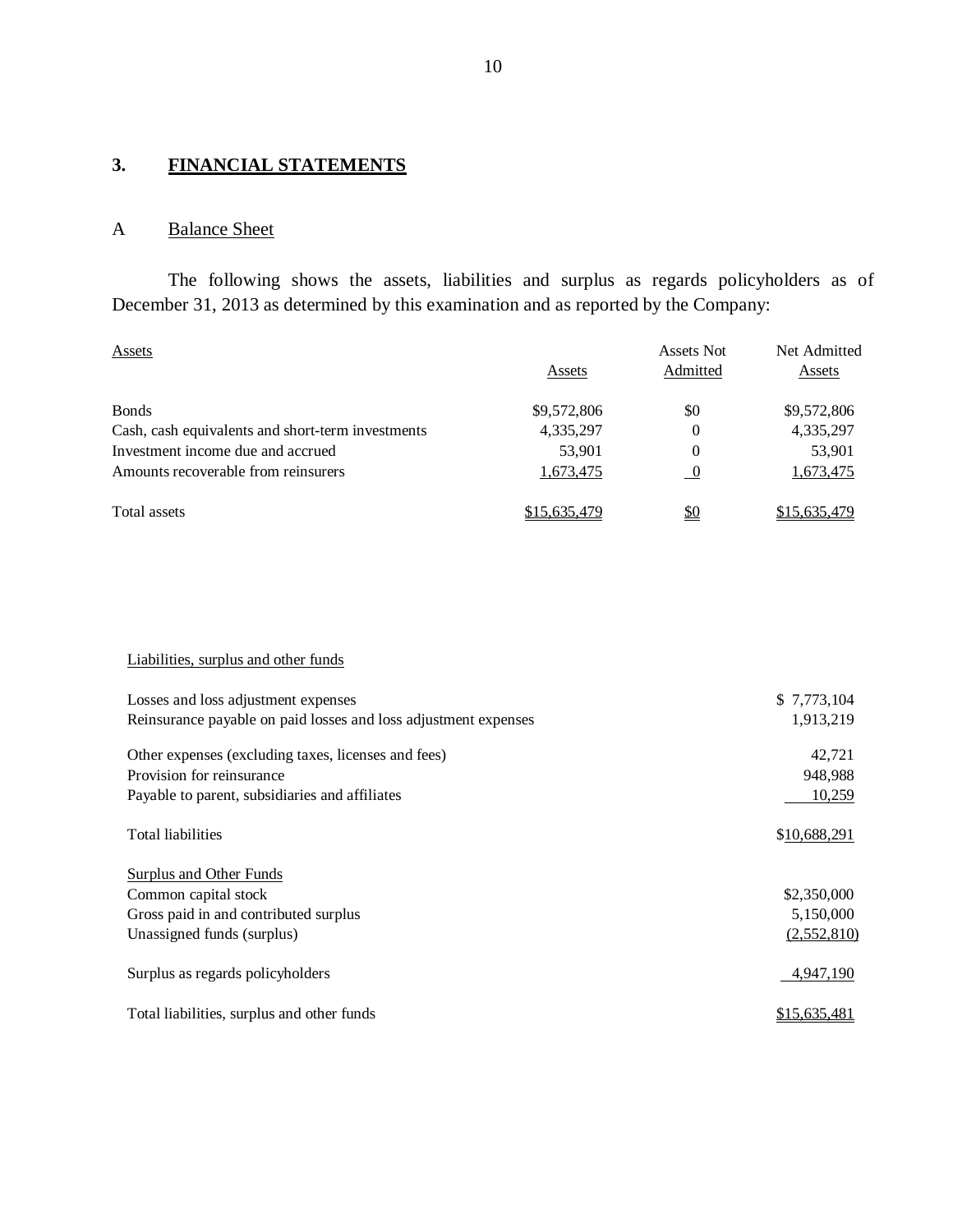#### <span id="page-12-0"></span>B. Statement of Income

The net loss, for the four-year examination period, was \$6,068,043 as detailed below: Underwriting Income Premiums earned  $\qquad$  84,988 Deductions: Losses and loss adjustment expenses incurred \$5,873,472 Other underwriting expenses incurred 1,539,975 Total underwriting deductions  $\frac{7,413,447}{2}$ Net underwriting gain or (loss)  $\frac{\$(7,328,459)}{>}$ Investment Income Net investment income earned \$372,066 Net realized capital gain and the set of the set of the set of the set of the set of the set of the set of the set of the set of the set of the set of the set of the set of the set of the set of the set of the set of the s Net investment gain or (loss) 386,321 Other Income Aggregate write-ins for miscellaneous income  $$ 21,675$ Total other income 21,675 Net income after dividends to policyholders but before federal and foreign income taxes  $\{(6,920,463)\}$ Federal and foreign income taxes incurred (852,420) Net Loss \$(6,068,043)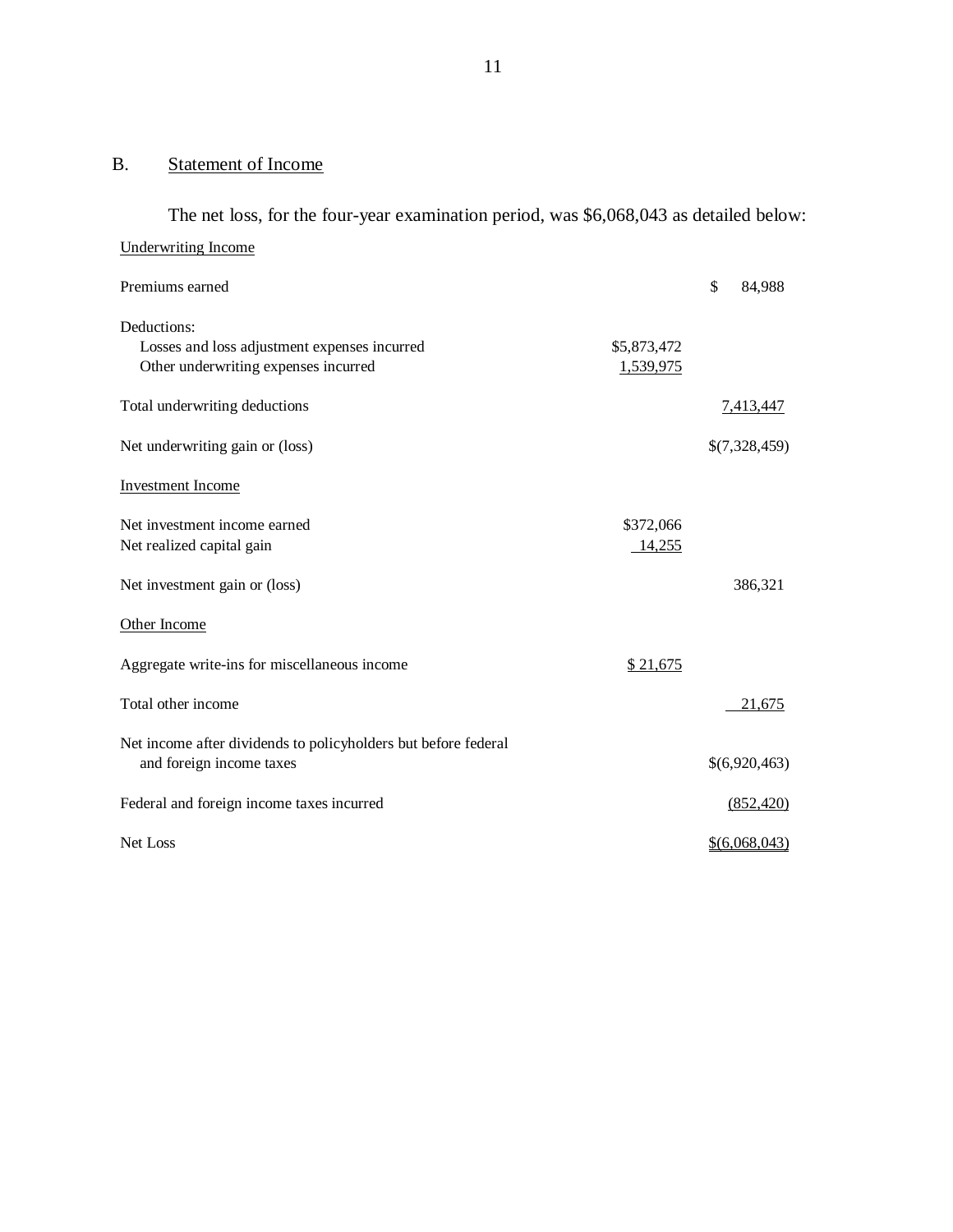#### C. Capital and Surplus Account

Surplus as regards policyholders increased \$1,382,569 during the four-year examination period January 1, 2010 through December 31, 2013, detailed as follows:

Surplus as regards policyholders per report on examination as of December 31, 2009 \$3,564,619

|                                                | Gains in<br><b>Surplus</b> | Losses in<br><b>Surplus</b> |             |
|------------------------------------------------|----------------------------|-----------------------------|-------------|
| Net income                                     |                            | \$6,068,043                 |             |
| Change in net deferred income tax              |                            | 216,841                     |             |
| Change in nonadmitted assets                   | \$<br>216.841              |                             |             |
| Change in provision for reinsurance            | 2,450,615                  |                             |             |
| Surplus adjustments paid in                    | 5,000,000                  | $\theta$                    |             |
| Total gains and losses in surplus              | \$7,667,456                | \$6,284,884                 |             |
| Net increase (decrease) in surplus             |                            |                             | 1,382,571   |
| Surplus as regards policyholders per report on |                            |                             |             |
| examination as of December 31, 2013            |                            |                             | \$4.947.190 |

#### **4. LOSSES AND LOSS ADJUSTMENT EXPENSES**

The examination liability for the captioned items of \$7,773,104 is the same as reported by the Company as of December 31, 2013. The examination analysis of the Loss and loss adjustment expense reserves was conducted in accordance with generally accepted actuarial principles and statutory accounting principles, including the NAIC Accounting Practices & Procedures Manual, Statement of Statutory Accounting Principle No. 55 ("SSAP No. 55").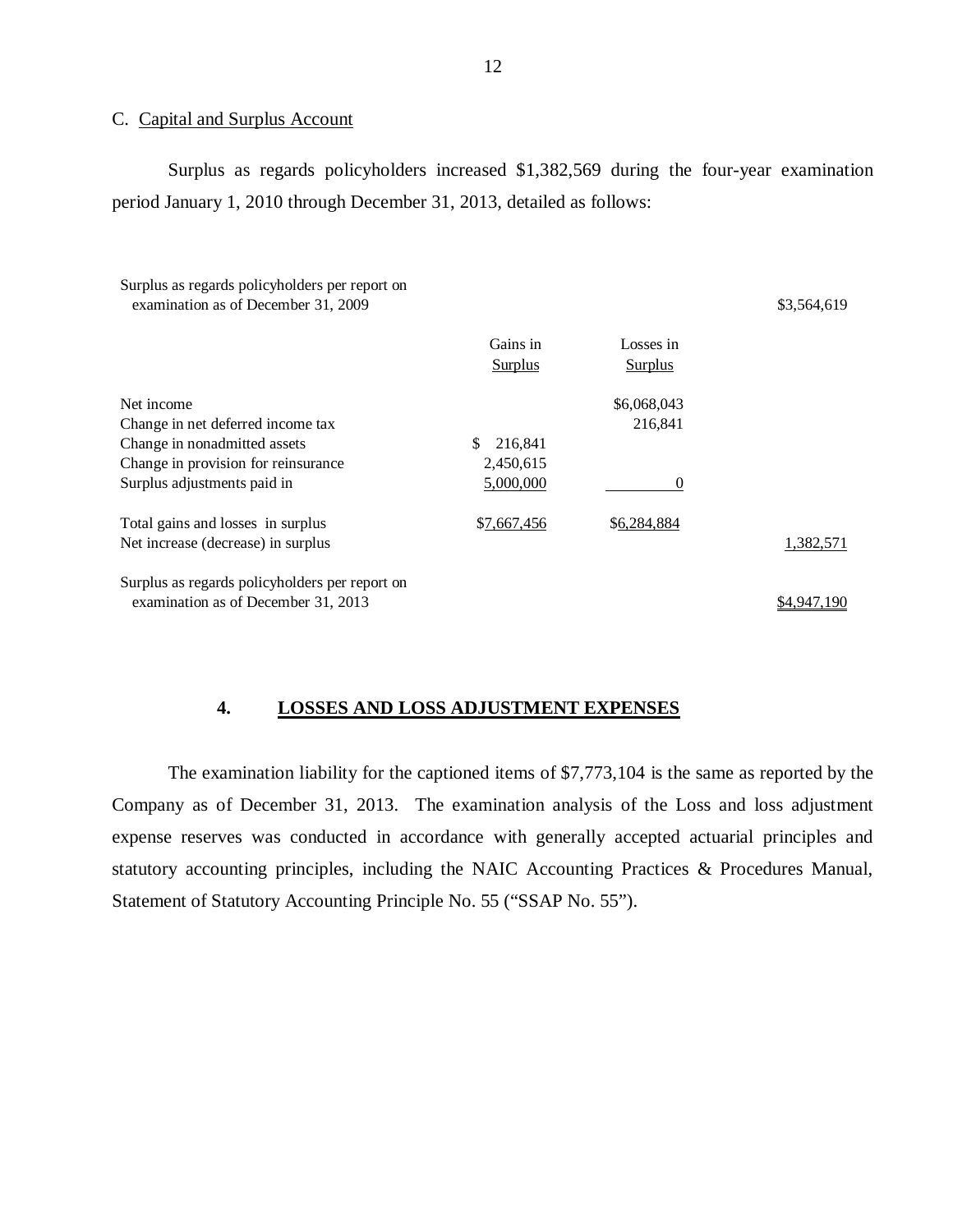#### **5. COMPLIANCE WITH PRIOR REPORT ON EXAMINATION**

The prior report on examination contained one recommendation as follows (page numbers refer to the prior report):

| <b>ITEM</b> |                                                                                                                                                                                                                            | PAGE NO. |
|-------------|----------------------------------------------------------------------------------------------------------------------------------------------------------------------------------------------------------------------------|----------|
| A.          | Management                                                                                                                                                                                                                 | 5        |
|             | <b>Board of Directors</b><br>It is recommended that the board of directors hold the requisite number<br>of regular meetings as set forth in its by-laws. A similar comment was<br>made in the prior report on examination. |          |
|             | The Company has complied with this recommendation.                                                                                                                                                                         |          |
| <b>B.</b>   | <b>Holding Company System</b>                                                                                                                                                                                              | 9        |
|             | It is recommended that, in the future, the Company adhere to the<br>provisions of Department Circular Letter No. 33 (1979).                                                                                                |          |
|             | This recommendation is no longer applicable as the Company did not<br>enter into any inter-company agreements during the exam period.                                                                                      |          |
| C.          | <b>Accounts and Records</b>                                                                                                                                                                                                | 10       |
|             | It is recommended that the Company maintain records supporting the<br>allocation of salary and any other expenses in accordance with<br>Department Regulation 30, Part 106.                                                |          |
|             | The Company has complied with this recommendation.                                                                                                                                                                         |          |
|             |                                                                                                                                                                                                                            |          |

## **6. SUMMARY OF COMMENTS AND RECOMMENDATIONS**

This report contains no comments or recommendations.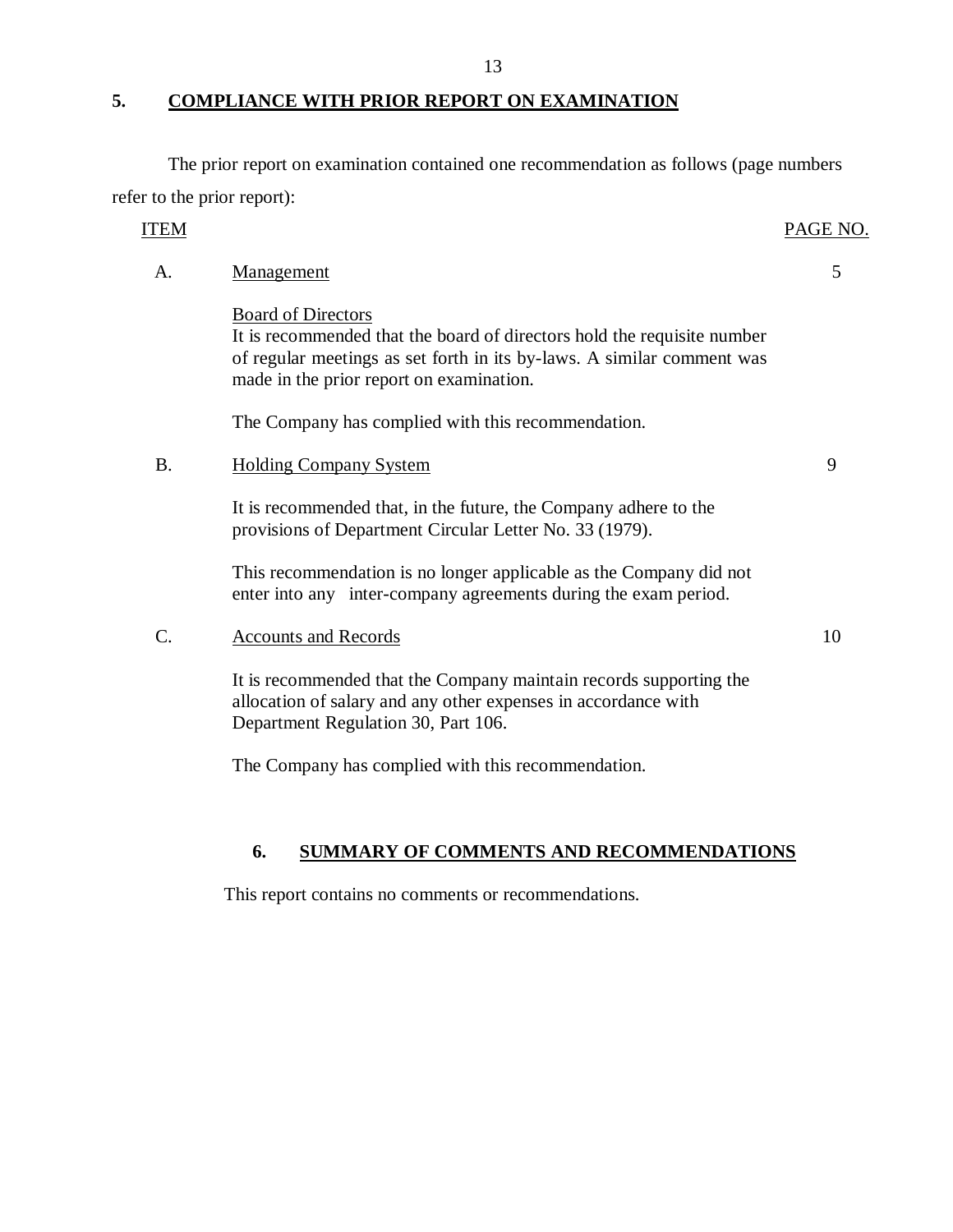Respectfully submitted,

 $\sqrt{s}$ /

Susan Weijola Senior Insurance Examiner

#### STATE OF NEW YORK )  $)$ SS: COUNTY OF NEW YORK )

SUSAN WEIJOLA, being duly sworn, deposes and says that the foregoing report, subscribed by her,

is true to the best of his knowledge and belief.

/s/ Susan Weijola

Subscribed and sworn to before me

this day of , 2014.